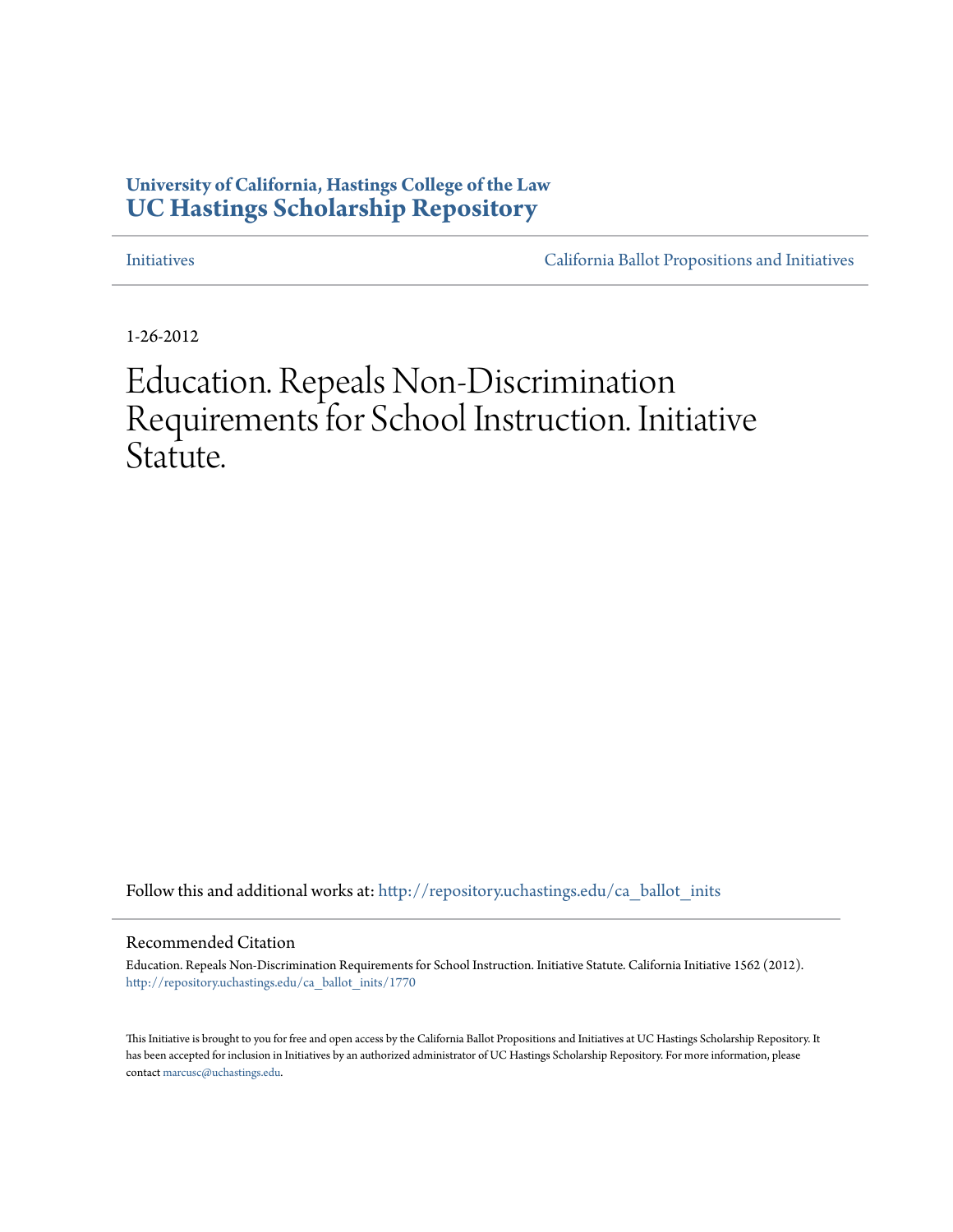

**DEBRA BOWEN** I SECRETARY OF STATE STATE OF CALIFORNIA | ELECTIONS **l500 -11th Street, 5th F100r ISacramento, CA 9S8141TeI (916) 657-21661 Fax (91616s3-32L4 lwww.sos.ca..gov** 

July 10, 2012

County Clerk/Registrar of Voters (CC/ROV) Memorandum #12228

TO: All County Clerks/Registrars of Voters and Proponent

| FROM: |                            |  |
|-------|----------------------------|--|
|       | Katherine Montgomery       |  |
|       | Initiative Program Manager |  |

RE: Initiative: Failure of #1562, Related to Education

Pursuant to Elections Code section 9030(b), you are hereby notified that the total number of signatures for the hereinafter named initiative statute filed with all county elections officials is less than 100 percent of the number of qualified voters required to find the petition sufficient; therefore, the petition has **failed,** 

TITLE: EDUCATION. REPEALS NON-DISCRIMINATION REQUIREMENTS FOR SCHOOL INSTRUCTION. INITIATIVE STATUTE.

SUMMARY DATE: January 26, 2012

PROPONENT: Richard Rios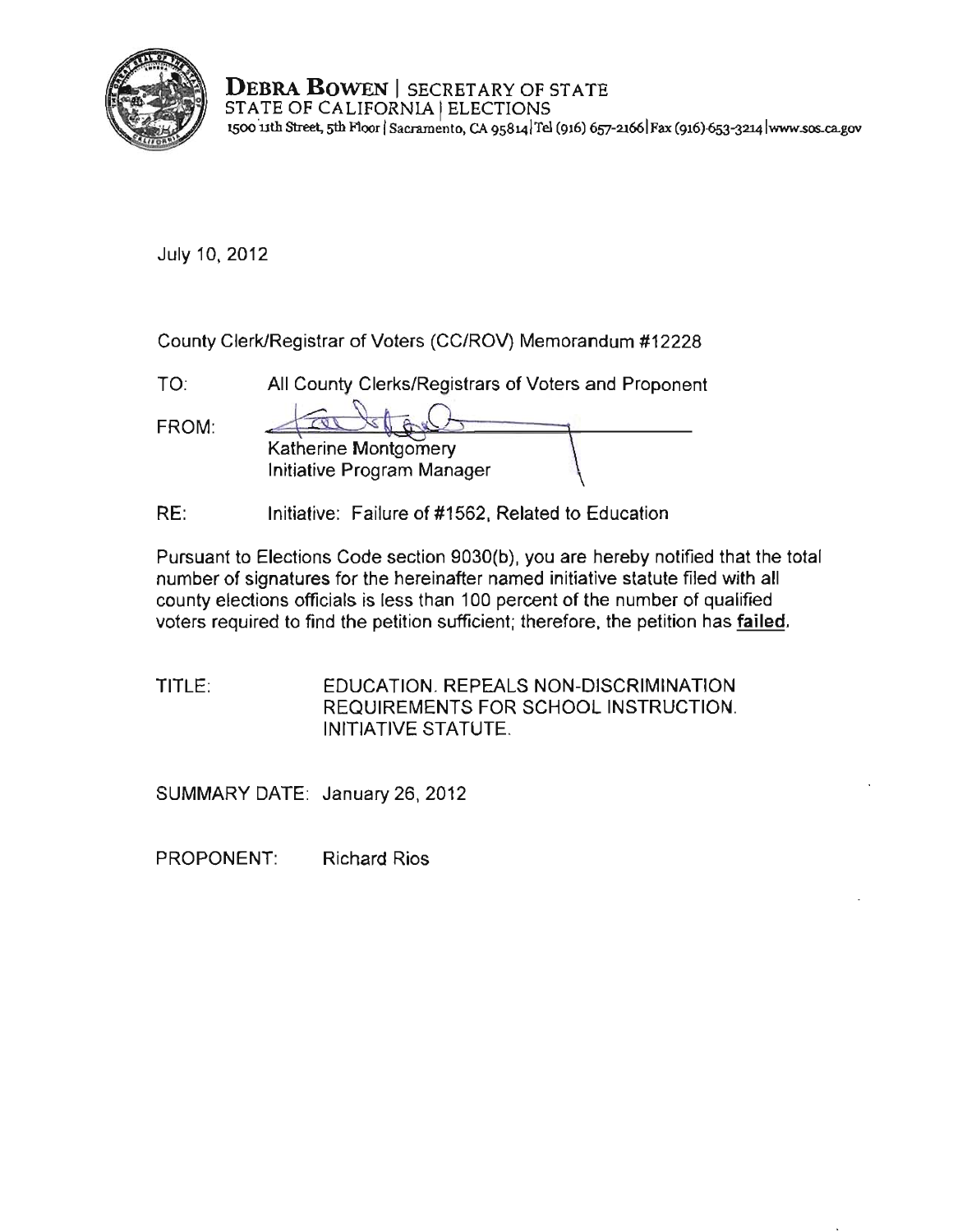

**DEBRA BOWEN** I SECRETARY OF STATE STATE OF CALIFORNIA | ELECTIONS 1500 11th Street, 5th Floor | Sacramento, CA 95814 Tel (916) 657-2166 Fax (916) 653-3214 www.sos.ca.gov

January 26,2012

County Clerk/Registrar of Voters (CC/ROV) Memorandum #12043

TO: All County Clerks/Registrars of Voters and Proponent

FROM:

~ Assistant Chief

RE: Initiative: 1562, Related to Education

Pursuant to Elections Code section 9004 (c), we transmit herewith a copy of the Title and Summary prepared by the Attorney General on a proposed initiative measure entitled:

#### **EDUCATION. REPEALS NON·DISCRIMINATION REQUIREMENTS FOR SCHOOL INSTRUCTION. INITIATIVE STATUTE.**

The proponent of the above·named measure is:

Richard Rios 3407 Arden Way Sacramento, CA 95825

(714) 333-0303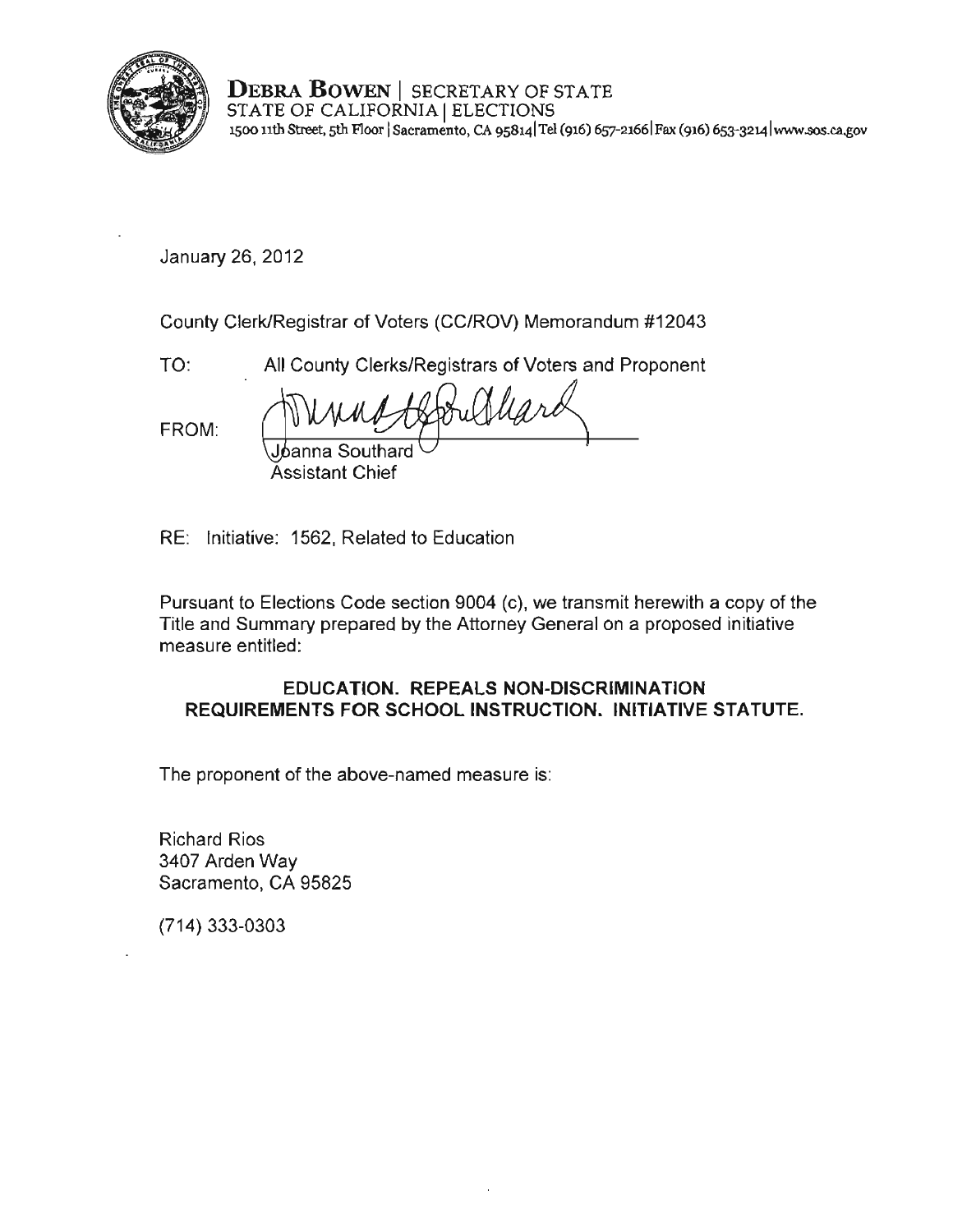#### **#1562**

### **EDUCATION. REPEALS NON-DISCRIMINATION REQUIREMENTS FOR SCHOOL INSTRUCTION. INITIATIVE STATUTE.**

### **CIRCULATING AND FILING SCHEDULE**

| $\mathbf{1}$ . | California Constitution, Article II, Section 8(b) |                                                                                                                                                                                                                                                                                                                   |  |
|----------------|---------------------------------------------------|-------------------------------------------------------------------------------------------------------------------------------------------------------------------------------------------------------------------------------------------------------------------------------------------------------------------|--|
| 2.             |                                                   |                                                                                                                                                                                                                                                                                                                   |  |
| 3 <sub>1</sub> | <b>Petitions Sections:</b>                        |                                                                                                                                                                                                                                                                                                                   |  |
|                |                                                   | a. First day Proponent can circulate Sections for                                                                                                                                                                                                                                                                 |  |
|                |                                                   | b. Last day Proponent can circulate and file with the county.<br>All sections are to be filed at the same time within each<br>county. (Elections Codes §§ 9014, 9030(a))Monday, 06/25/12*                                                                                                                         |  |
|                |                                                   | c. Last day for county to determine total number of<br>signatures affixed to petitions and to transmit total<br>to the Secretary of State (Elections Code § 9030(b))Friday, 07/06/12                                                                                                                              |  |
|                |                                                   | (If the Proponent files the petition with the county on a date prior to<br>06/25/12, the county has eight working days from the filing of the petition<br>to determine the total number of signatures affixed to the petition and to<br>transmit the total to the Secretary of State) (Elections Code § 9030(b).) |  |
|                |                                                   | d. Secretary of State determines whether the total number<br>of signatures filed with all county clerks/registrars of<br>voters meets the minimum number of required signatures                                                                                                                                   |  |
|                |                                                   | e. Last day for county to determine total number of qualified<br>voters who signed the petition, and to transmit certificate<br>with a blank copy of the petition to the Secretary of State                                                                                                                       |  |

<sup>&</sup>quot; Date adjusted for official deadline, which falls on a weekend (Elec. Code § 15).

**<sup>• \*</sup> Date varies based on the date of county receipt.**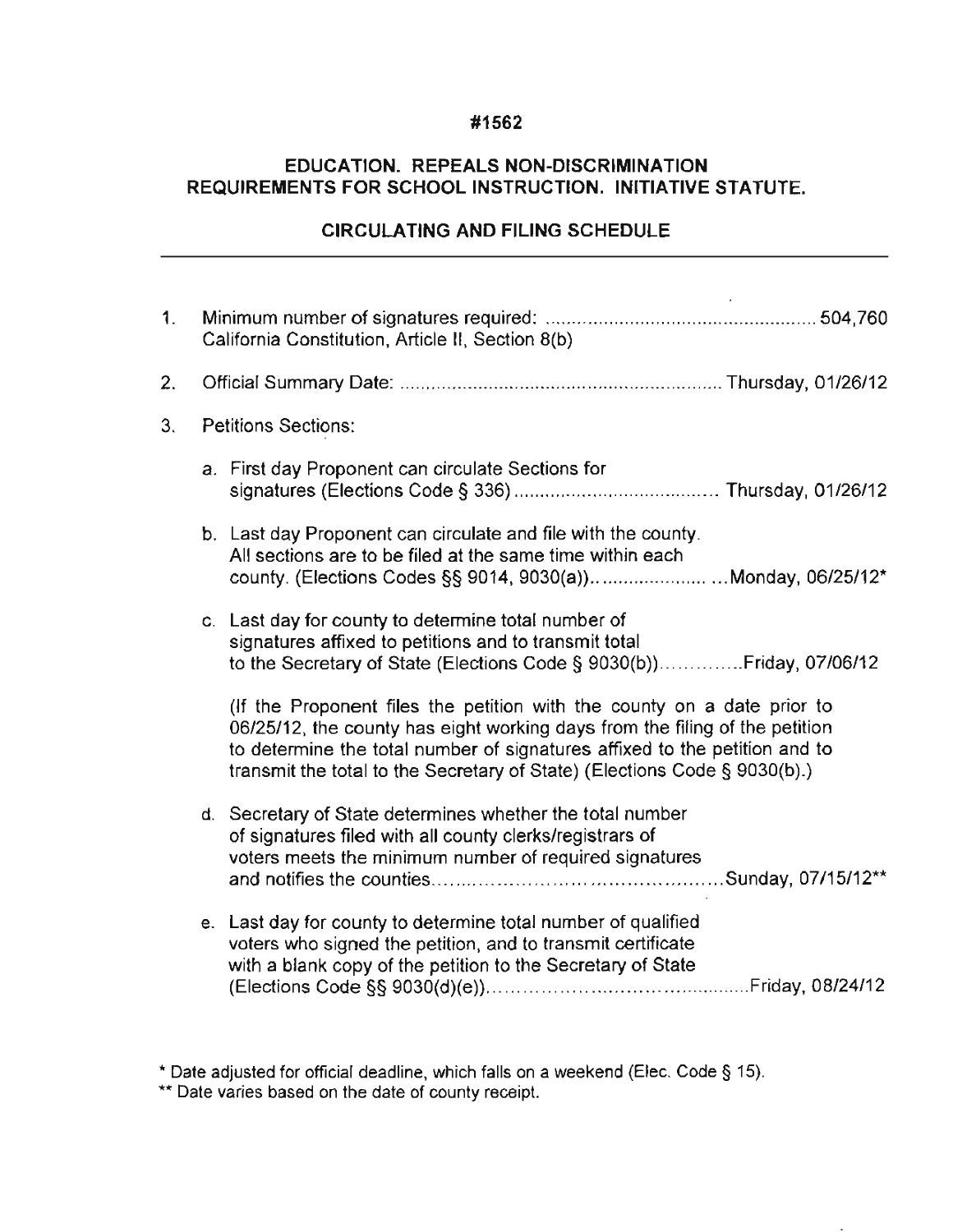(If the Secretary of State notifies the county to determine the number of qualified voters who signed the petition on a date other than 07/15/12, the last day is no later than the thirtieth working day after the county's receipt of notification). (Elections Code §§ 9030(d)(e).)

- f. If the signature count is more than 555,236 or less than 479,522 then the Secretary of State certifies the petition as qualified or failed, and notifies the counties. If the signature count is between 479,522 and 555,236 inclusive, then the **·Secretary of State notifies the counties using the random**  sampling technique to determine the validity of **all**  signatures (Elections Code § 9030(f)(g); 9031(a)) .............. Monday, 09/03/12\*
- g. Last day for county to determine actual number of all qualified voters who signed the petition, and to transmit certificate with a blank copy of the petition to the Secretary of State. (Elections Code §§ 9031 (b)(c)) . ..... .. .............................. .wednesday, 10/17/12

(If the Secretary of State notifies the county to determine the number of qualified voters who have signed the petition on a date other than 09/03/12, the last day is no later than the thirtieth working day after the county's receipt of notification.) (Elections Code §§ 9031 (b)(c).)

h. Secretary of State certifies whether the petition has been signed by the number of qualified voters required to declare the petition sufficient (Elections Code §§ 9031(d), 9033) .... Sunday, 10/21/12'

**\*Date varies based on the date of county receipt.**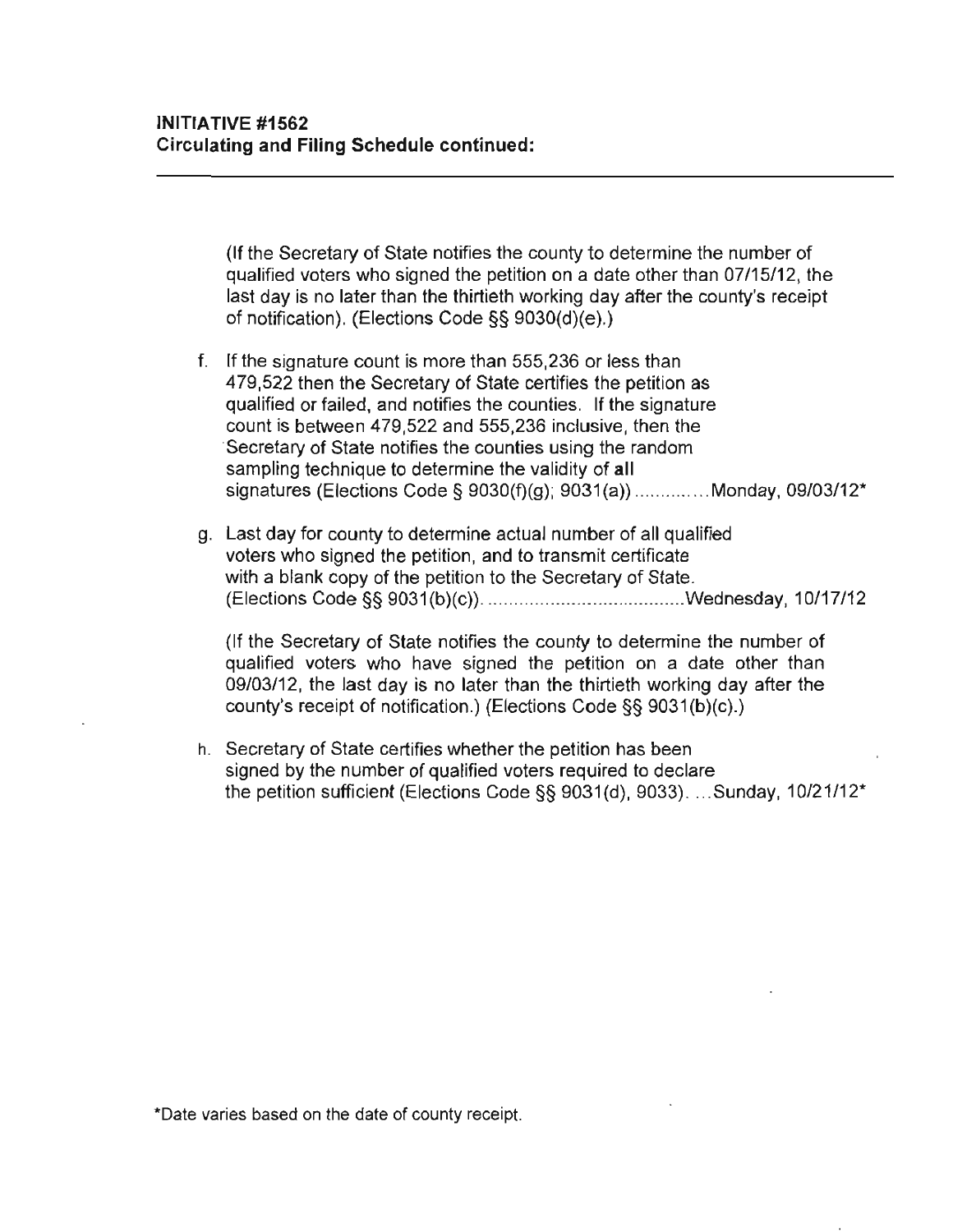- California law prohibits the use of signatures, names and addresses gathered on initiative petitions for any purpose other than to qualify the initiative measure for the ballot. This means that the petitions cannot be used to create or add to mailing lists or similar lists for any purpose, including fundraising or requests for support. Any such misuses constitutes a crime under California law. Elections Code § 18650; Bifatsky v. Oeukmejian (1981) 124 Cal.App.3d 825, 177 Cal.Rptr. 621; 63 Ops.CaI.Atty.Gen. 37 (1980).
- Please refer to Elections Code  $\S$ § 100, 101, 104, 9008, 9009, 9013, 9021, and 9022 for appropriate format and type consideration in printing, typing and otherwise preparing your initiative petition for circulation and signatures. Please send a copy of the petition after you have it printed. This copy is not for our review or approval, but to supplement our file.
- Your attention is directed to the campaign disclosure requirements of the Political **Reform Act of 1974,** Government Code section 81000 et seq.
- When writing or calling state or county elections officials, provide the official title of the initiative which was prepared by the Attorney General. Use of this title will assist elections officials in referencing the proper file.
- When a petition is presented to the county elections official for filing by someone other than the proponent, the required authorization shall **include the name or names of the persons filing the petition.**
- When filing the petition with the county elections official, please provide a blank petition for elections official use.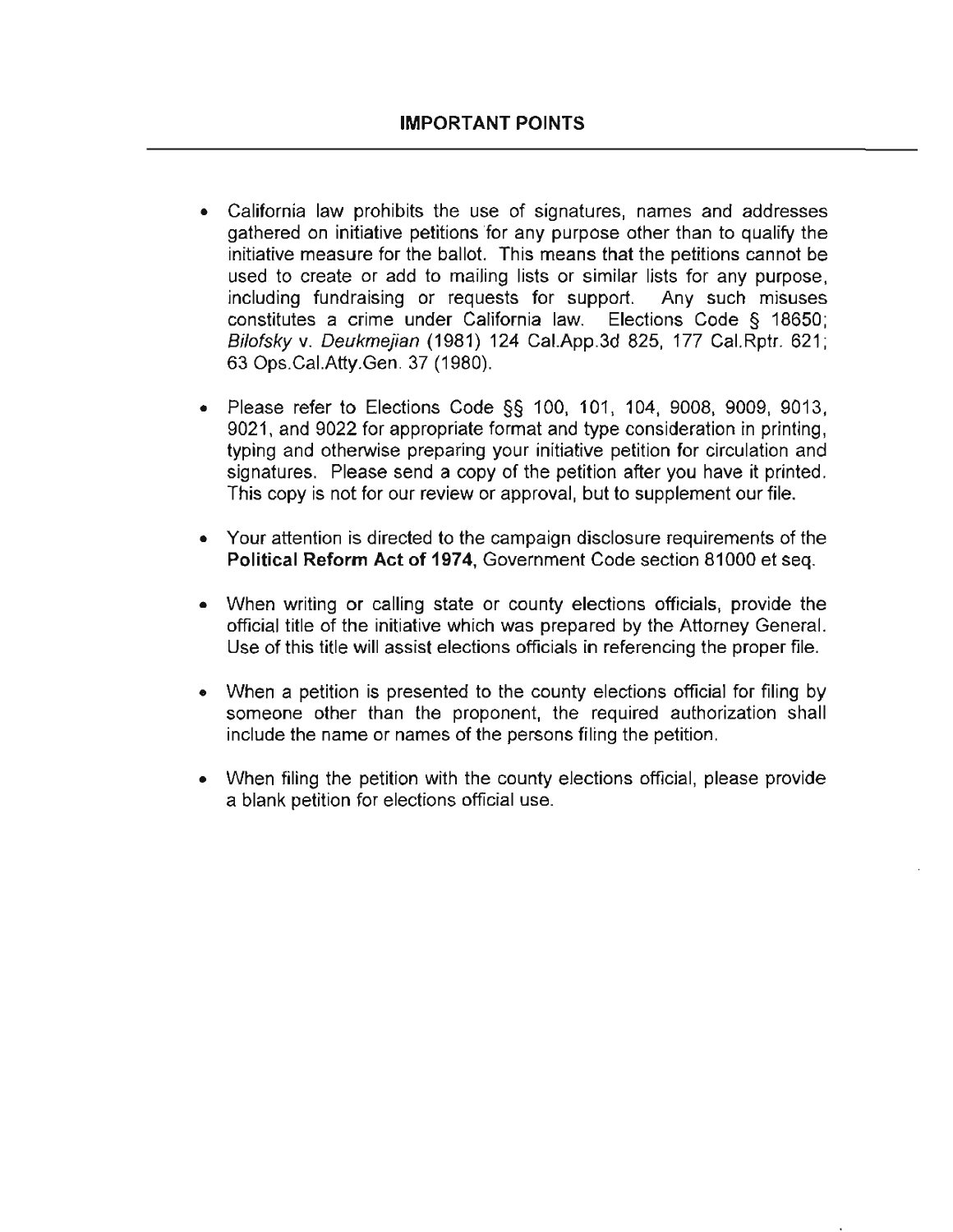KAMALA D. HARRIS *KAMALA D. HARRIS* 

*Attorney General*  $DEPARTMENT OF IUSTICE$ 



i300 I STREET, SUITE'12S P.O. BOX 944255 SACRAMENTO, CA 94244-2550

Public: (916) 445-9555<br>2753-145 Telephone: 1916  $\frac{22}{8}$ acsimile:  $(916)$  324-8835 E-Mail: Ashley.Johansson@doj.ca.gov

**FILED** n the office of the Secretary of State of the State of California

JAN  $262012$ 

Secrets

January 26, 2012

The Honorable Debra Bowen ~\p. . *n*  Secretary of State Office of the Secretary of State 1500 II th Street, 5th Floor Sacramento, CA 95814

Attention: Ms. Katherine Montgomery Elections Analyst

Dear Secretary Bowen:

Pursuant to Elections Code section 9004, you are hereby notified that on this day we sent our title and summary for the following proposed initiative to the proponent:

• 1l-0085, "Repeal SB 48 Act"

A copy of that title and summary and text of the proposed initiative is enclosed. Please contact me if you have questions. Thank you.

Sincerely,

ASHLEY JOHANSSON . Initiative Coordinator

For **KAMALA D. HARRIS** Attorney General

 $\overline{\phantom{a}}$ 

cc: Richard Rios, Committee to Repeal SB 48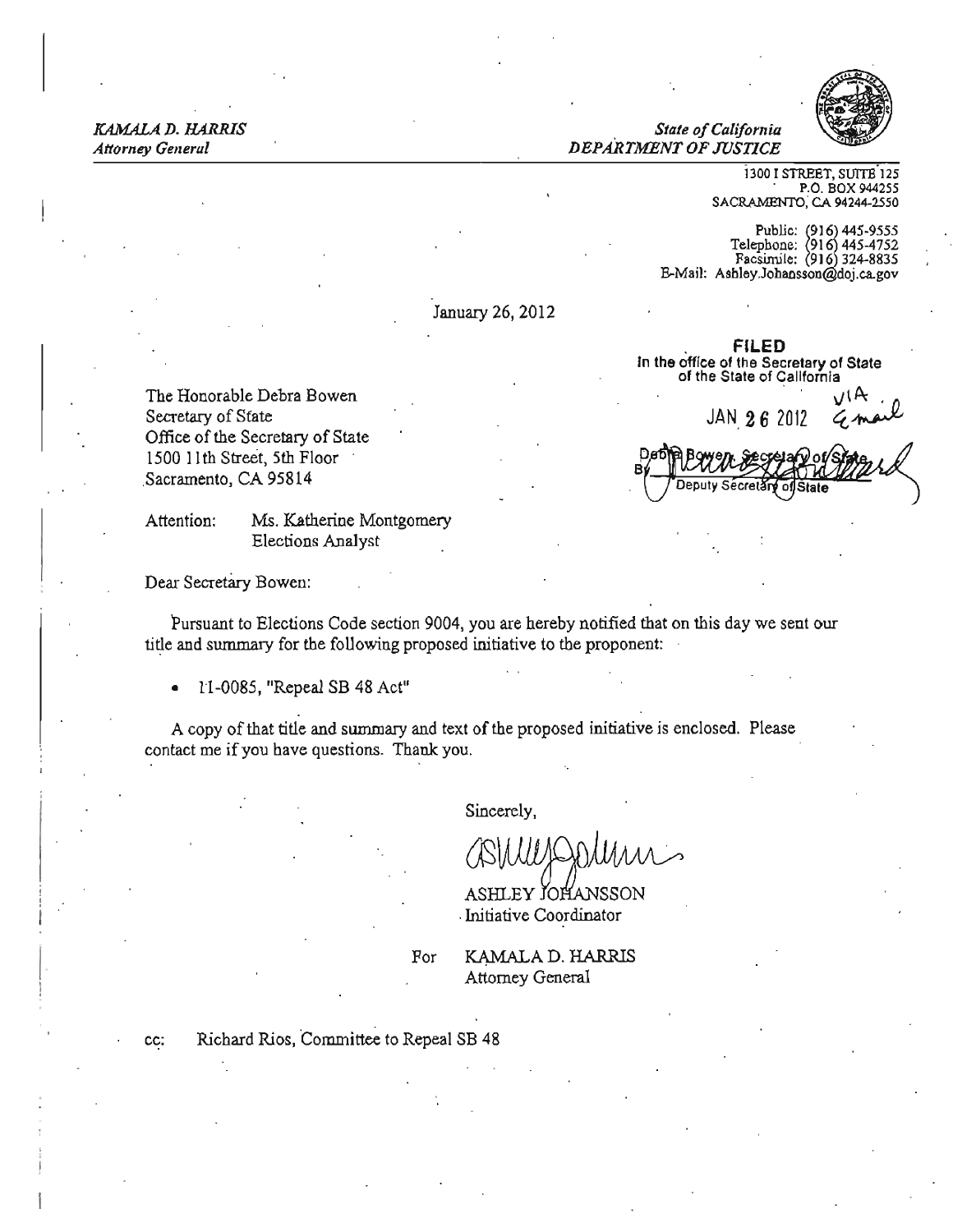The Attorney General of California has prepared the following title and summary of the chief purpose and points of the proposed measure:

EDUCATION. REPEALS NON-DISCRIMINATION REQUIREMENTS FOR SCHOOL INSTRUCTION. INITIATIVE STATUTE. Repeals requirement that schools prohibit instructional materials that reflect adversely on persons based on their sexual orientation and other characteristics. Repeals requirement that school instructional materials recognize societal contributions of various groups to the economic, political, and social development of California and the United States. Summary of estimate by Legislative Analyst and Director of Finance of fiscal impact on state and local government: This measure would not impose additional costs on school districts. (11-0085)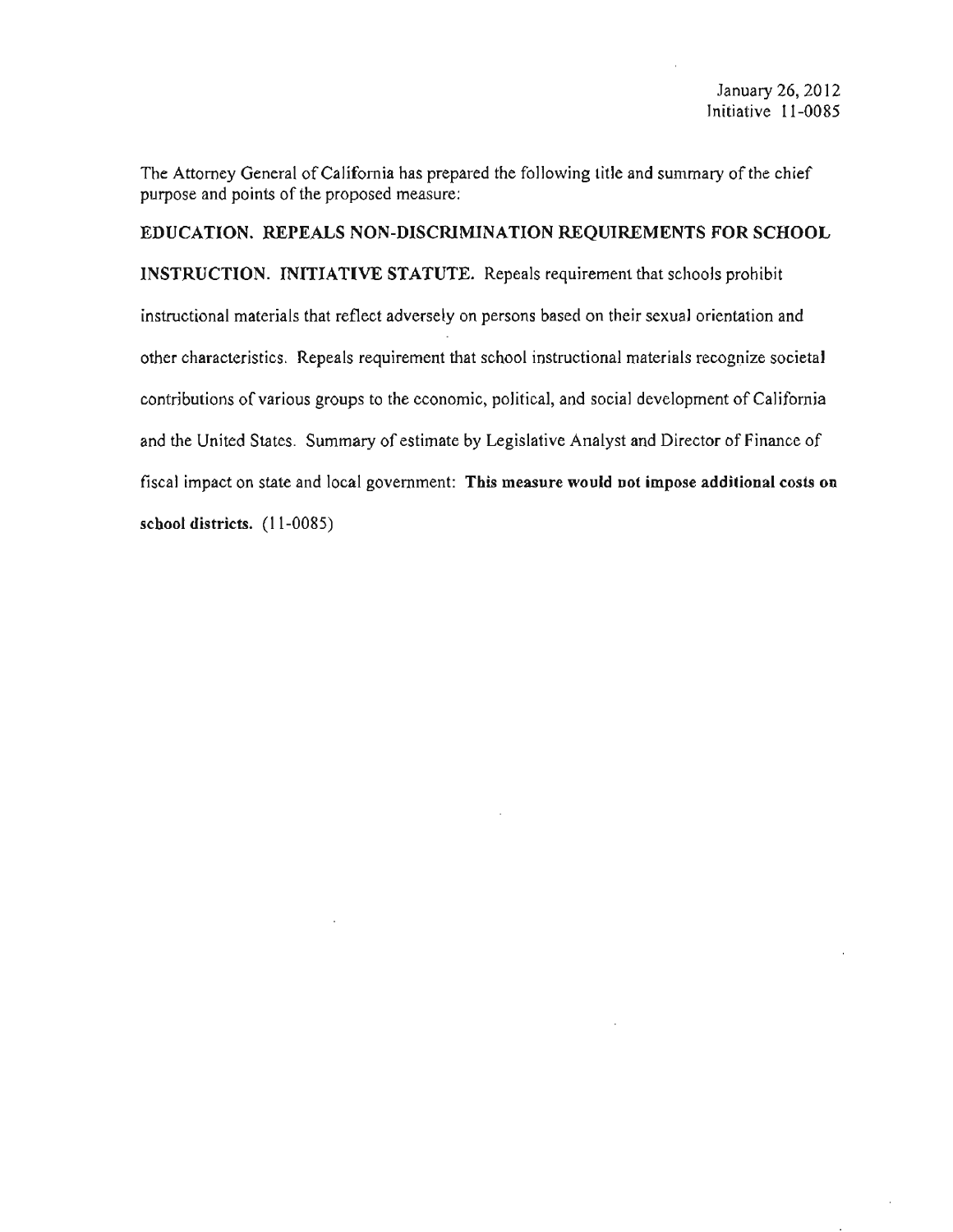Committee to Repeal SB48 3407 Arden Way, Sacramento, CA 95825 714-333-0303

. November 21, 2011

Office of the Attorney General Dawn L. McFarland, Acting Initiative Coordinator 1300 I Street **Initiative COORDINATOR** Sacramento, CA 94244-2550

QEUEIVEO

NOV 2 2 201\

RE: Request to Prepare Title and Summary

Dear Ms. McFarland:

Pursuant to Article II, Section 10(d) of the California Constitution and Section 9002 of.the California Elections Code, I respectfully submit the attached proposed statewide ballot initiative measure to your office, I hereby request that you prepare a title and sunimary of the measure as provided by law.

I have also included the following documents:

Exhibit A: A draft of the initiative

- 'Exhibit B: The required affidavits signed by the proponent pursuant to Califomia Elections Code, Section 9001 and 9608.
- Exhibit C: A separate page containing the statement required under California Elections Code 9608 and the address at which I am currently registered to vote.

J have also enclosed a check in the amount of \$200 pursuant to Election Code Section 9001(c).

Thank you for your time and attention to this matter. Please contact me at the information provided above with any questions or concerns.

Regards,

Richard Rios

Proponent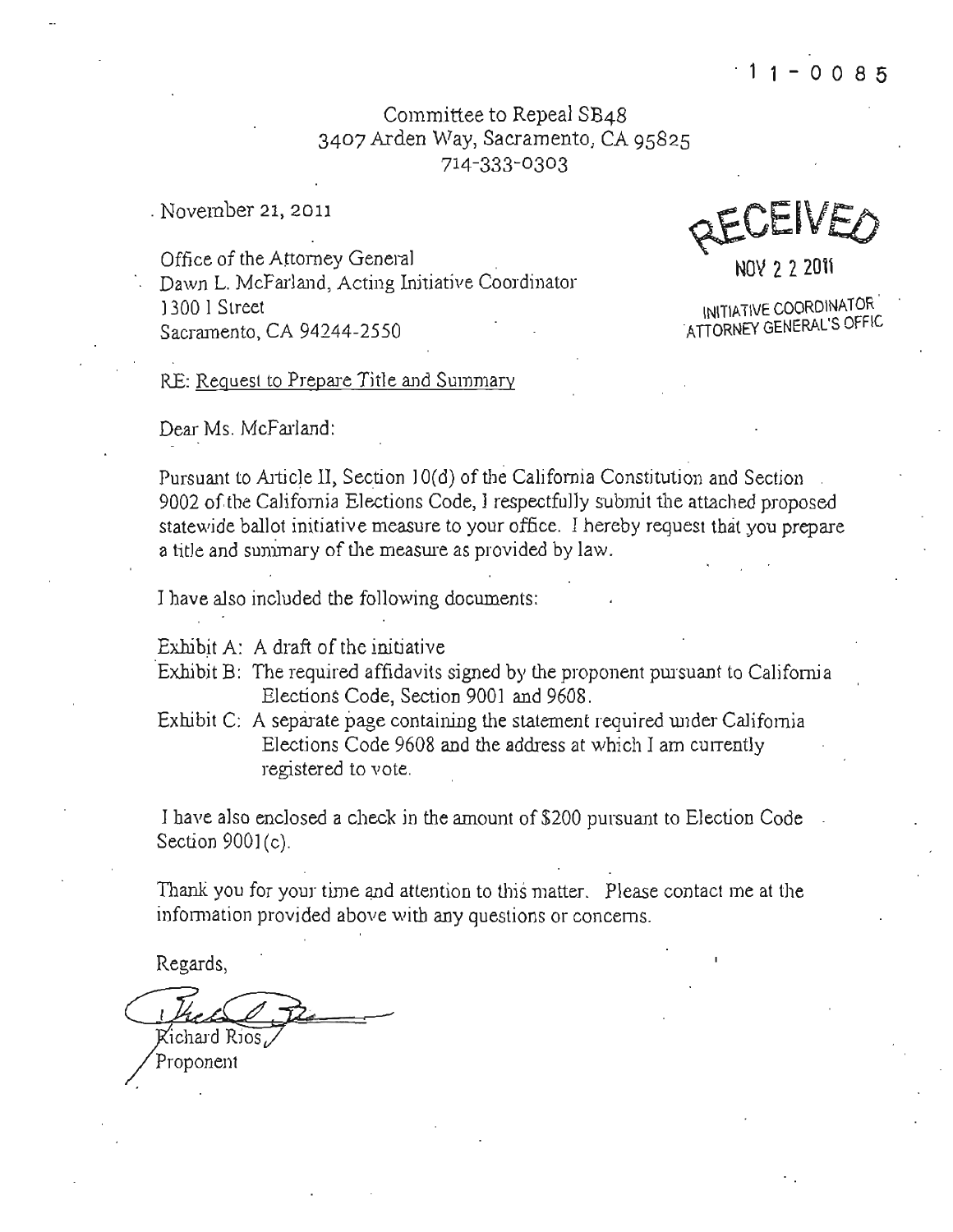#### INITIATIVE MEASURE TO BE SUBMITTED DIRECTLY TO THE VOTERS

This amendment would amend existing Sections 51204.5, 51500, 60040, and 60044 of the Education Code, relating to instruction. Existing language proposed to be deleted is printed in strikeout type. Language proposed to be added is printed in underlined type.

Section 1. TITLE

This measure shall be known and may be cited as "Repeal SB48"

#### Section 2. FINDINGS AND DECLARATION OF PURPOSE

- A) Whereas, the public school system is responsible to educate our children in the basic education of reading, writing, and math and not to promote political and sociology dogma to students as young as age five.
- B) Whereas, concerned citizens and parents have been ignored by the legislature in their opposition to the indoctrination of political and sociological agenda of all children in the public schools.
- C) Whereas, parenting is very important and highly personal, especially in moral and religious matter. Parents are ultimately responsible for their children's intellectual and moral maturity, and they provide a zone of sovereignty, a moral space to fulfill their obligations according to their consciences.
- D) Whereas, it is the parent or guardian who should ultimately guide their child in moral and faith beliefs.

Section 3. This Act will amend the Education Code Sections 51204.5, 51500, 60040, and 60044 of the Education Code to read:

Section 51204.5: Instruction in social sciences shall include the early history of California and a study of the role and contributions of both men and women, Native Americans, African Americans, Mexican Americans, Asian Americans, Pacific Islanders, European Americans, lesbian, gay, bisexual, and transgender Americans, persons with disabilities, and members of other ethnic and cultural groups, black Americans, American Indians, Mexicans, Asians, Pacific Islander people, and other ethnic groups to the economic, political, and social development of California and the United States of America, with particular emphasis on portraying the role of these groups in contemporary society.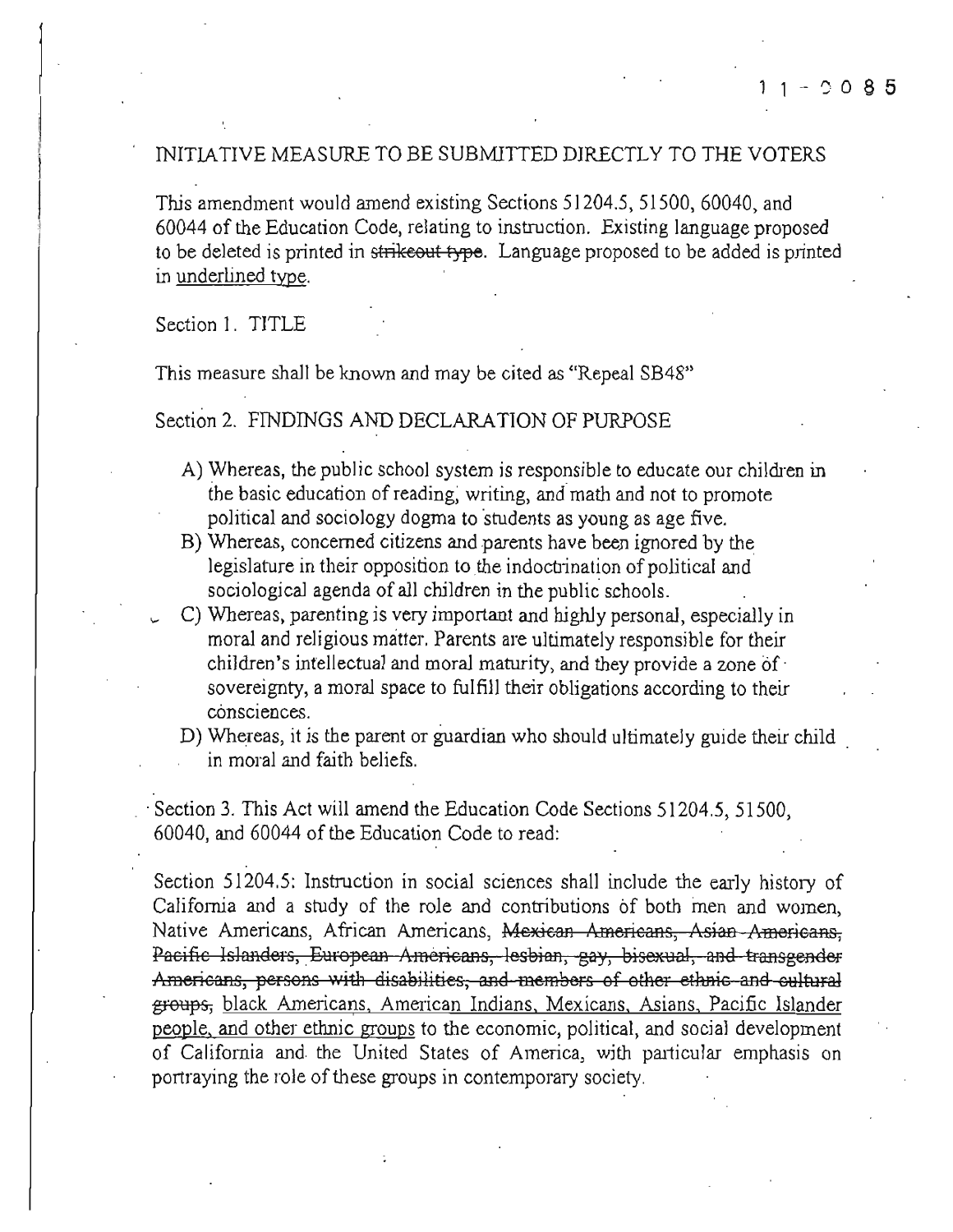Section 51500: A No teacher shall not give instruction and nor shall a school district shall not sponsor any activity that reflects adversely upon persons on the basis of race or ethnicity, gender, religion, disability, nationality, sexual orientation, or promotes a discriminatory bias because of a characteristic listed in Section 220.

Section 51501: The No textbook, or other instructional materials shall be adopted by the state board or by and any governing board shall not adopt any textbook textbooks or other instructional materials for use in the public schools that which contain contains any matter reflecting adversely upon persons on the basis of race or ethnicity, gender, religion, disability, nationality, sexual orientation, or because of a characteristic listed in Section 220 because of their race, sex, color, creed, handicap, national origin, or ancestry.

Section 60040: When adopting instructional materials for use in the schools, governing boards shall include only instructional materials which, in their determination, accurately portray the cultural and racial diversity of our society. including: (a) The contributions of both men and women in all types of roles, including professional, vocational, and executive roles. (b) The role and contributions of Native Americans, African Americans, Mexican Americans, Asian Americans, Pacific Islanders, European Americans, Iesbian, gay, bisexual, and transgender Americans, persons with disabilities and members of other ethnic and cultural groups to the total development of California and the United States. (c) The role and contributions of the entrepreneur and labor in the total development of California and the United States.

Section 60044: A No instructional materials shall be adopted by any governing board shall not adopt any instructional materials for use in the schools that which, in its determination, contain contains:

(a) Any matter reflecting adversely upon persons on the basis of race or ethnicity. gender, religion, disability, nationality, sexual orientation, occupation, or because of a characteristic listed in Section 220 because of their race, color, creed, national origin, ancestry, sex, handicap, or occupation.

(b) Any sectarian or denominational doctrine or propaganda contrary to law.

# Section 4. SEVERABILITY

If any provisions of this Act, or part of thereof is for any reason held to be invalid or unconstitutional, the remaining provisions shall not be affected, but shall remain in full force and effect, and to this end the provisions of this Act are severable.

## Section 5. AMENDMENTS

The provisions of this Act shall not be amended by the Legislature except to further its purpose by a statute requiring a recorded two thirds vote of the members